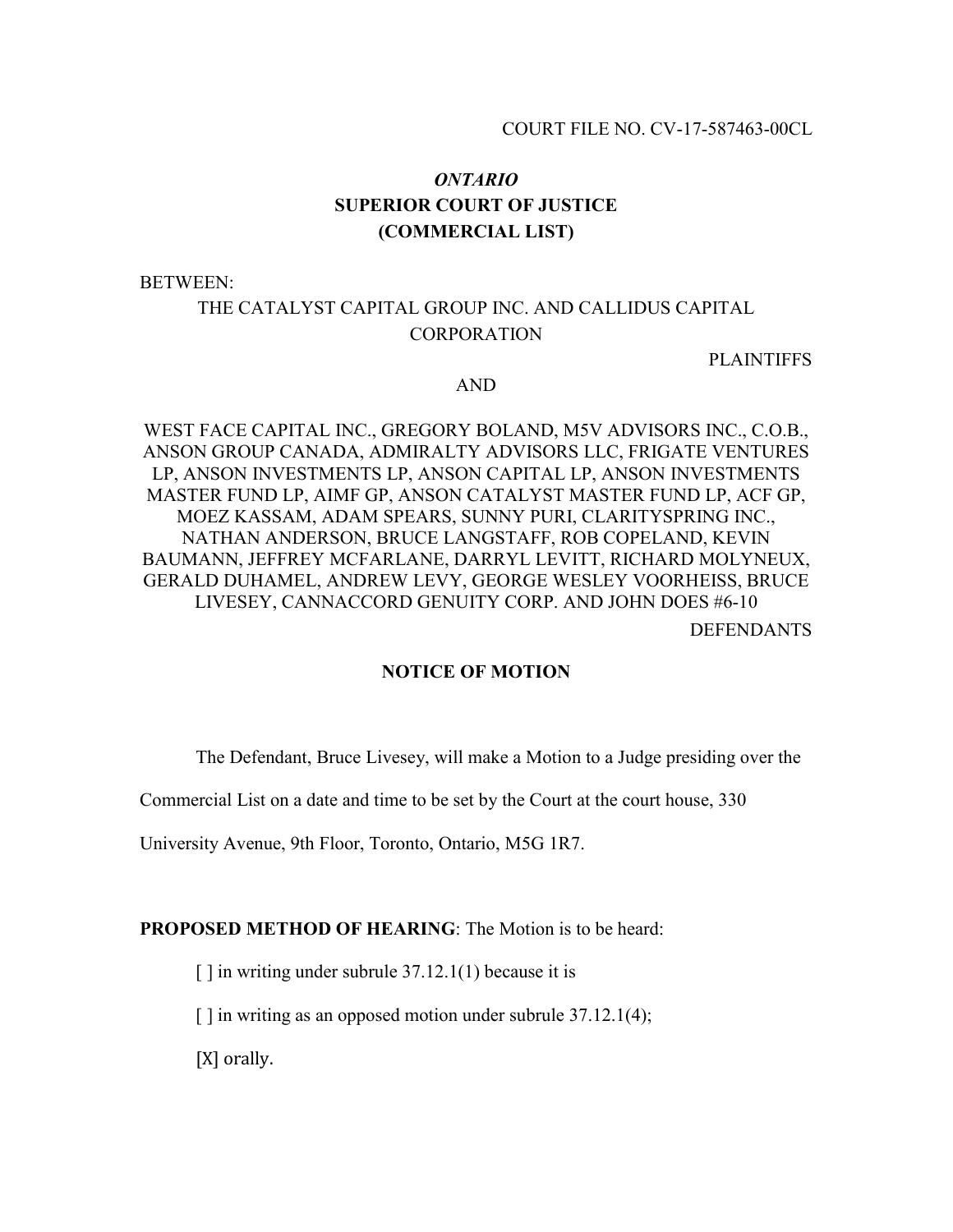# **THE MOTION IS FOR:**

- (a) An order dismissing the action brought by the Plaintiffs against the Defendant, Bruce Livesey, in accordance with section 137.1(3) of the *Courts of Justice Act*;
- (b) The costs of this proceeding on a full indemnity basis, in accordance with section 137.1(7) of the *Courts of Justice Act*; and
- (c) Such further and other relief as this Honourable Court deems just.

# **THE GROUNDS FOR THE MOTION ARE:**

## **The Parties**

- (a) The Defendant, Bruce Livesey (the "**Defendant**"), is a freelance journalist residing in Toronto. He has more than 35 years of experience as a journalist and is the author of numerous articles on business-related subjects that have been published in prominent Canadian publications. He is also an award-winning writer, director and producer of TV and radio documentaries on business and financial topics.
- (b) The Plaintiffs, The Catalyst Capital Groups Inc. ("**Catalyst**") and Callidus Capital Corporation ("**Callidus**") are related corporations controlled by Newton Glassman ("**Glassman**"). The Plaintiffs are in the business of making investments in distressed and undervalued Canadian and American situations, including the provision of capital on a bridge basis to companies that cannot access traditional lending sources.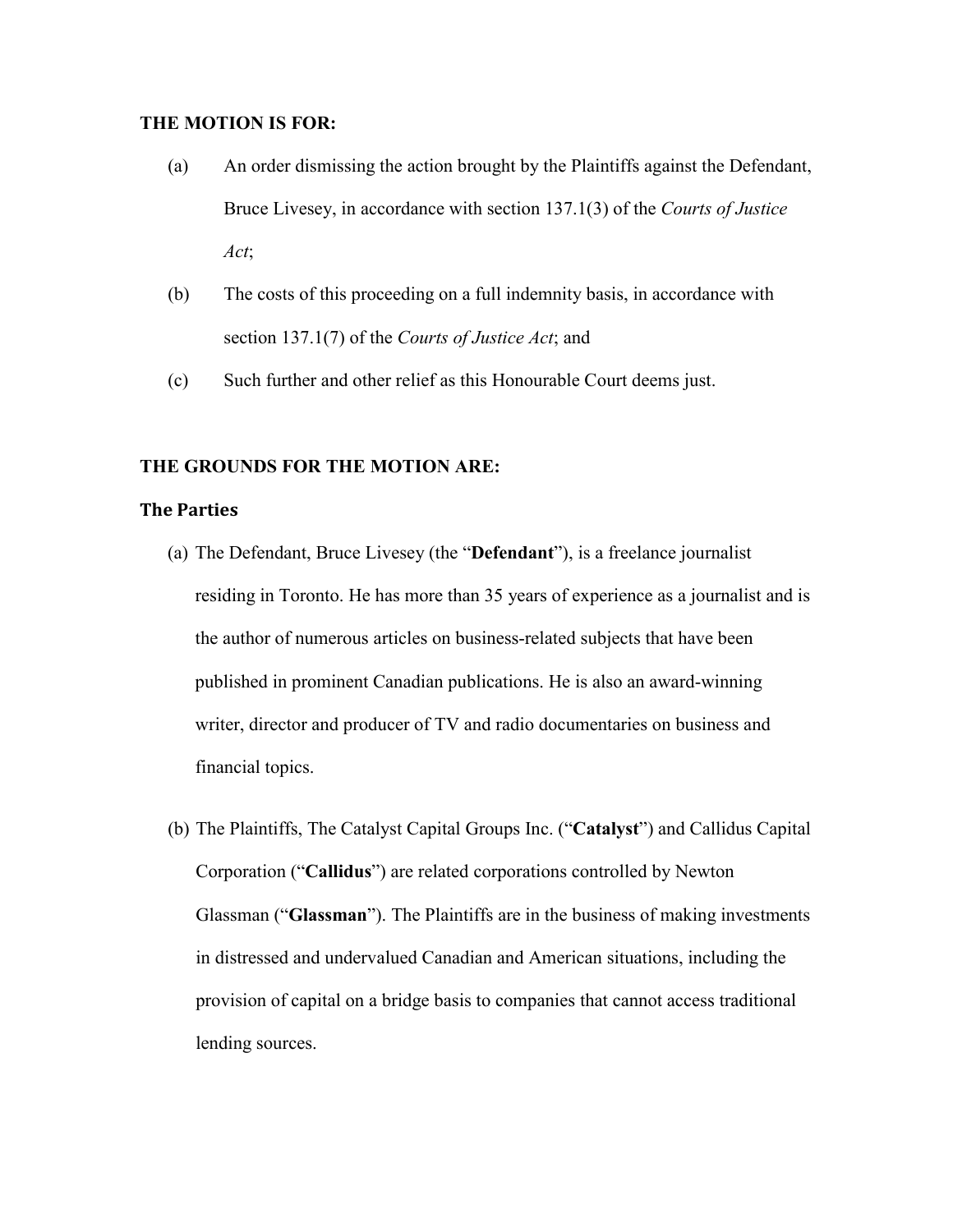#### *The Defendant's Investigation*

- (c) In or about August 2016, the Defendant began investigating a long-running and highly publicized feud between Glassman and the Defendant, Gregory Boland ("**Boland**"), who was a business rival of Glassman.
- (d) The Defendant undertook this investigation strictly for journalistic purposes and after it was assigned to him by Joe Castaldo, Managing Editor for features at *Canadian Business* magazine.
- (e) Eventually, after months of inquiry, the Defendant broadened his investigation to examine the business practices of the Plaintiffs.
- (f) In the course of his investigation, the Defendant drew upon a broad range of sources, including, but not limited to, Catalyst and Callidus disclosure documents, borrowers of Callidus and those engaged in disputes with the company, Boland's business acquaintances, and court documents and testimony related to legal disputes involving Glassman and Boland. The Defendant did what he and other journalists generally do when researching a magazine feature – speak to as many knowledgeable people as possible about the various players and disputes.
- (g) In addition, the Defendant offered to Glassman and the Plaintiffs numerous opportunities to respond to allegations against them. Glassman and the Plaintiffs failed to avail themselves of most of these opportunities.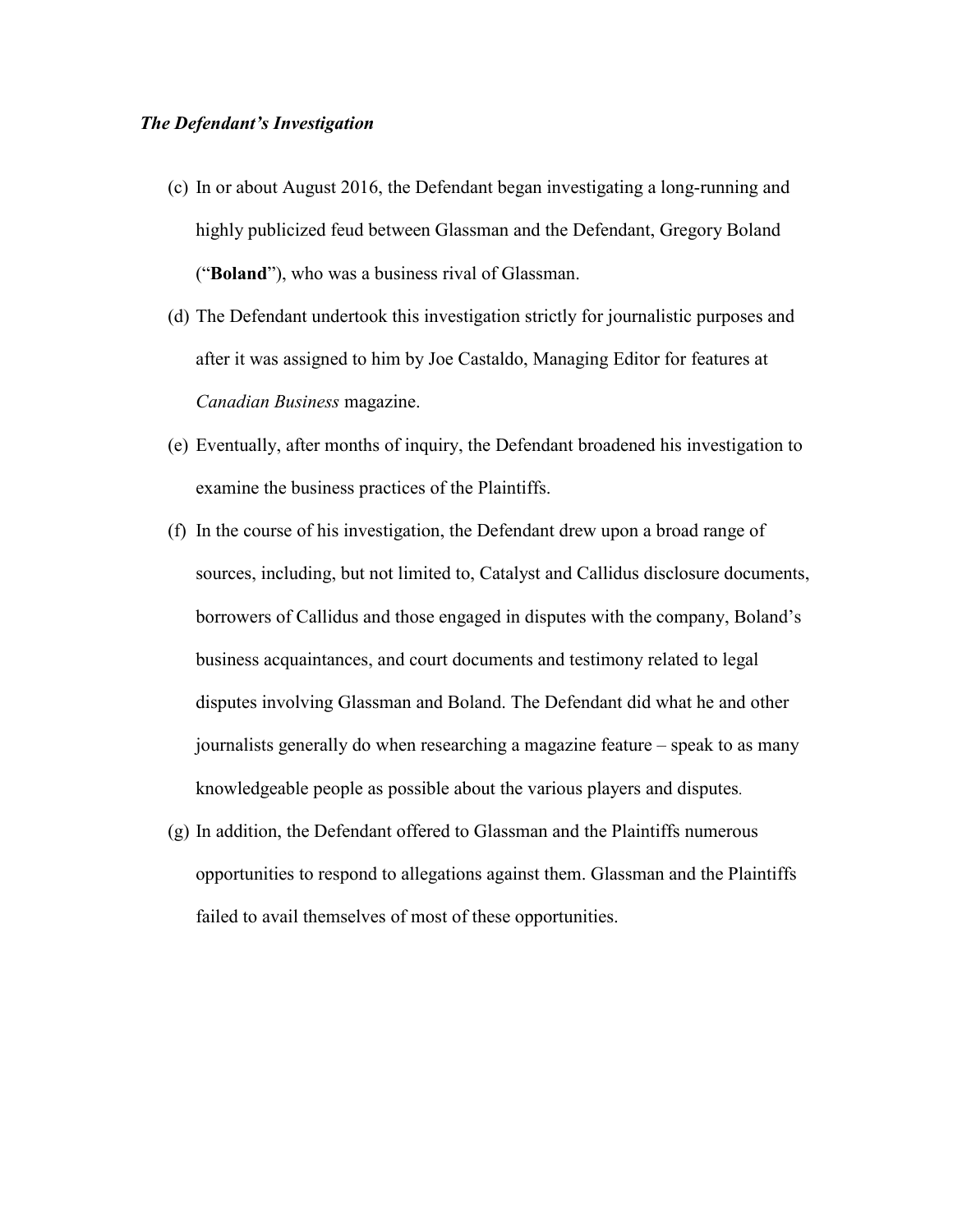### *The Articles*

- (h) The Defendant's investigation ultimately resulted in him co-authoring two articles relating to Glassman and the Plaintiffs. Both articles were published by the Southern Investigative Reporting Foundation ("SIRF").
- (i) SIRF was formed in 2012 with the goal of providing in-depth financial investigative reporting to ensure corporate accountability for the common good. SIRF is funded solely through the tax-deductible contributions of individual donors and foundations, none of whom derive any professional or economic benefit from their support for SIRF.
- (j) The Defendant co-authored the two articles with Roderick Boyd, a distinguished financial investigative reporter. Mr. Boyd is a board member of SIRF and teaches investigative reporting at the University of North Carolina (Chapel Hill).
- (k) The first of the two articles was entitled "Newton Glassman's Legacy of Ashes" and was published by SIRF on April 11, 2018.
- (l) The second of the articles was entitled "Newton Glassman and Other Peoples' Money" and was published by SIRF on November 27, 2018 (together with the article described in paragraph (k), the "**Articles**").
- (m)The Articles reported on matters of public interest arising from the Defendant's months-long investigation into Glassman and the Plaintiffs.

## **This Proceeding**

(n) The Plaintiffs commenced this action against the Defendant on July 18, 2019.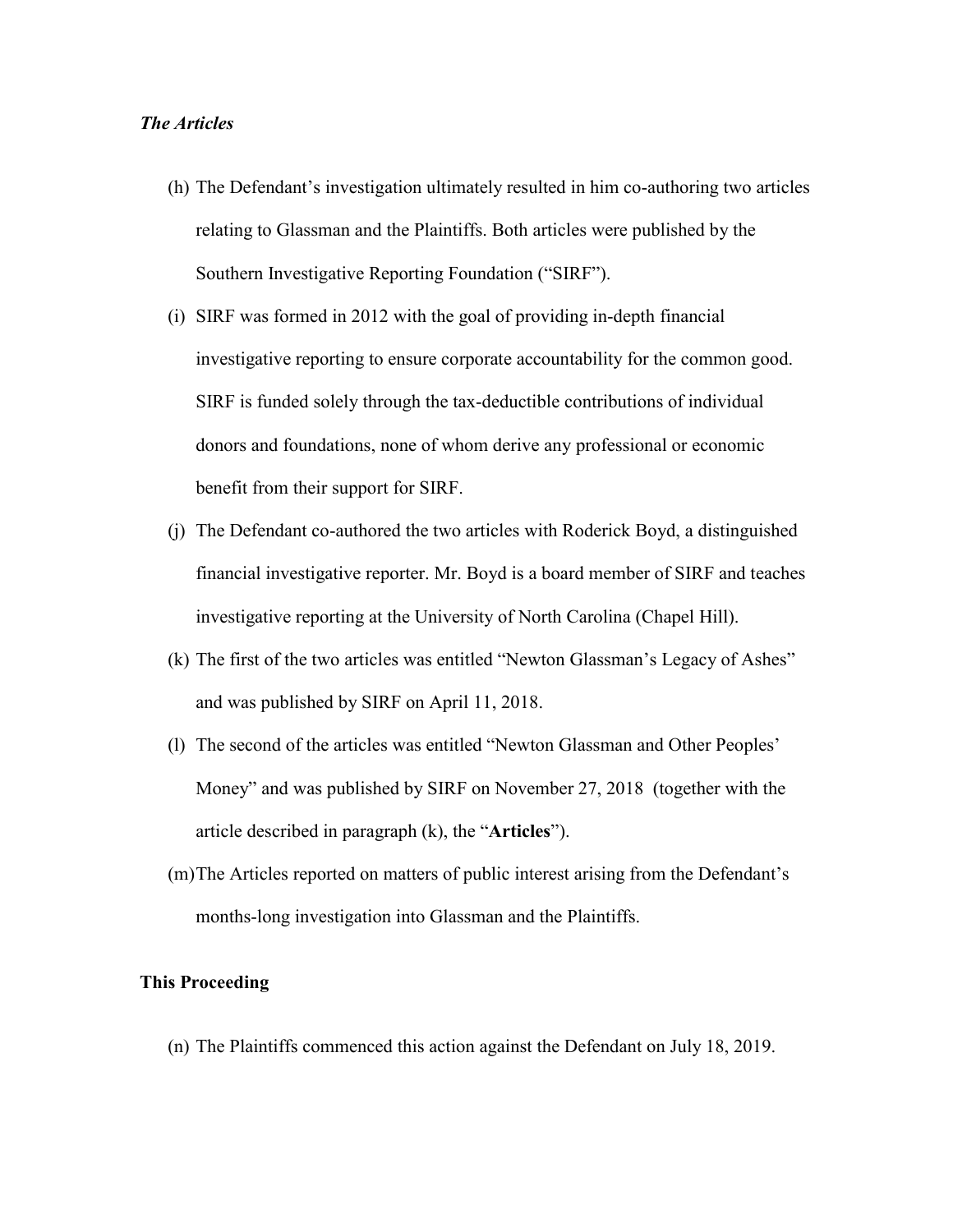(o) As against the Defendant, the Plaintiffs allege: (1) defamation; (2) civil conspiracy; (3) injurious falsehood; (4) intentional interference with economic relations; and (5) breaches of s. 126.1 and s. 126.2 of the *Securities Act* (Ontario), RSO 1990, c. S.5.

#### **This Action is a Strategic Lawsuit Against Public Participation**

- (p) At all times, the Defendant has acted in good faith with respect to his reporting on the Plaintiffs, and has reasonably believed that the Articles, which concern matters of public interest, are true and accurate.
- (q) The Plaintiffs' allegations against the Defendant, and particularly their core allegation that the Defendant's reporting on the Plaintiffs was done in furtherance of a conspiracy, are frivolous and are designed to punish the Defendant for exposing the Plaintiffs' unethical business practices, to silence the Defendant and to deter the Defendant and other journalists from writing reports that are critical of the Plaintiffs.
- (r) This action lacks substantial merit.
- (s) The Defendant has valid defences to the action.
- (t) The harm likely to be or have been suffered by the Plaintiffs as a result of the Defendant's expressions is not sufficiently serious that the public interest in permitting the action to continue outweighs the public interest in protecting the Defendant's expressions.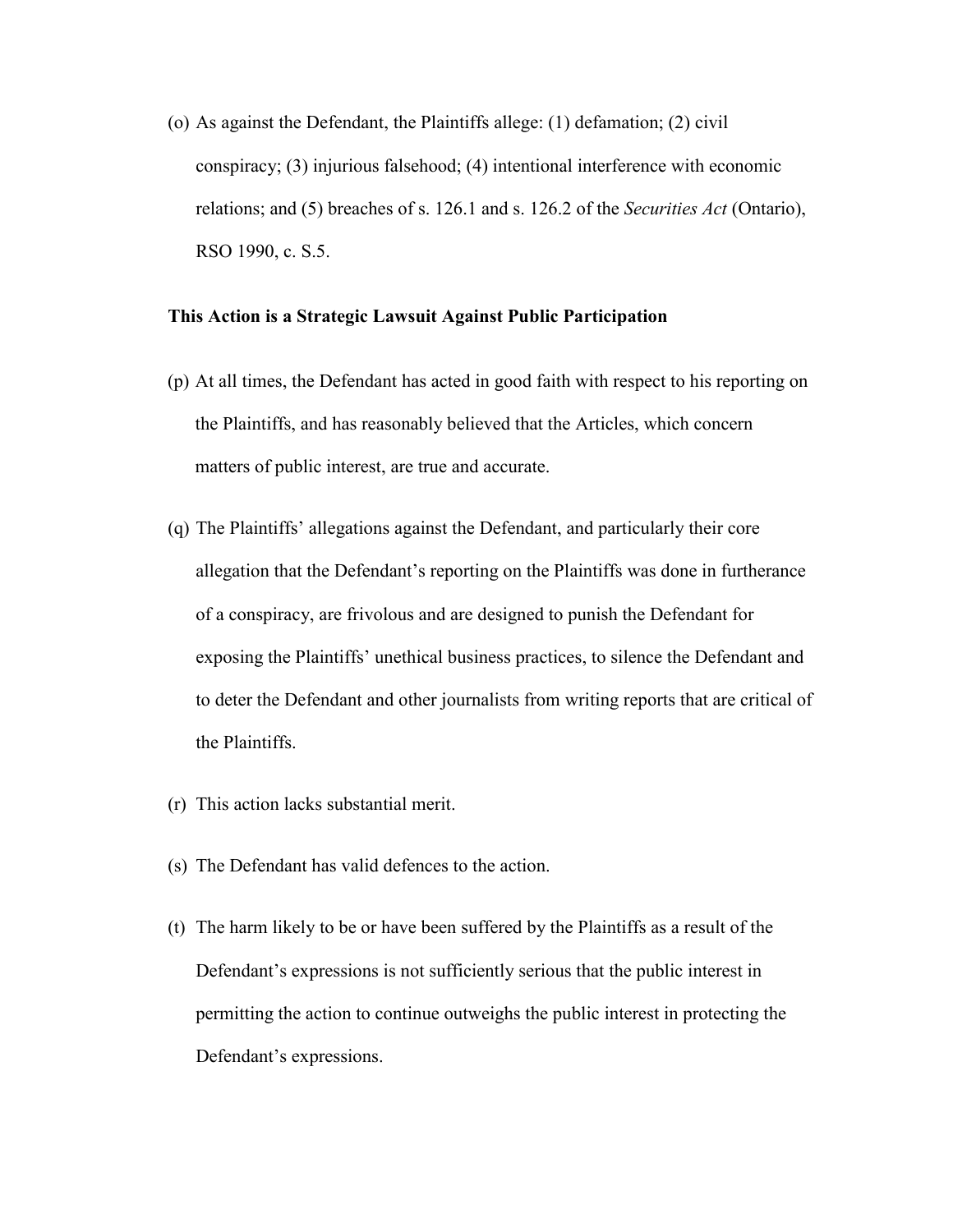- (u) The Defendant asks that the action against him be dismissed, with costs on a full indemnity basis, pursuant to s. 137.1 of the *Courts of Justice Act*, RSO 1990, c. C.43.
- (v) The Defendant relies on such further and other grounds as his counsel may advise.

# **THE FOLLOWING DOCUMENTARY EVIDENCE** will be used at the hearing of the Motion:

- (a) The Affidavit of Bruce Livesey, to be sworn; and
- (b) Such further and other evidence as the Defendant's counsel may advise and this

Honourable Court may permit.

Dated: October 16, 2019

**Dimitri Lascaris Law Professional Corporation**  360, Rue St. Jacques, Suite G101 Montreal, QC H2Y1P5

A Dimitri Lascaris LSUC No.: 50074A Tel.: (514) 941-5991 Fax: (514) 941-5991

Lawyer for the Defendant Bruce Livesey

**TO: THE SERVICE LIST**